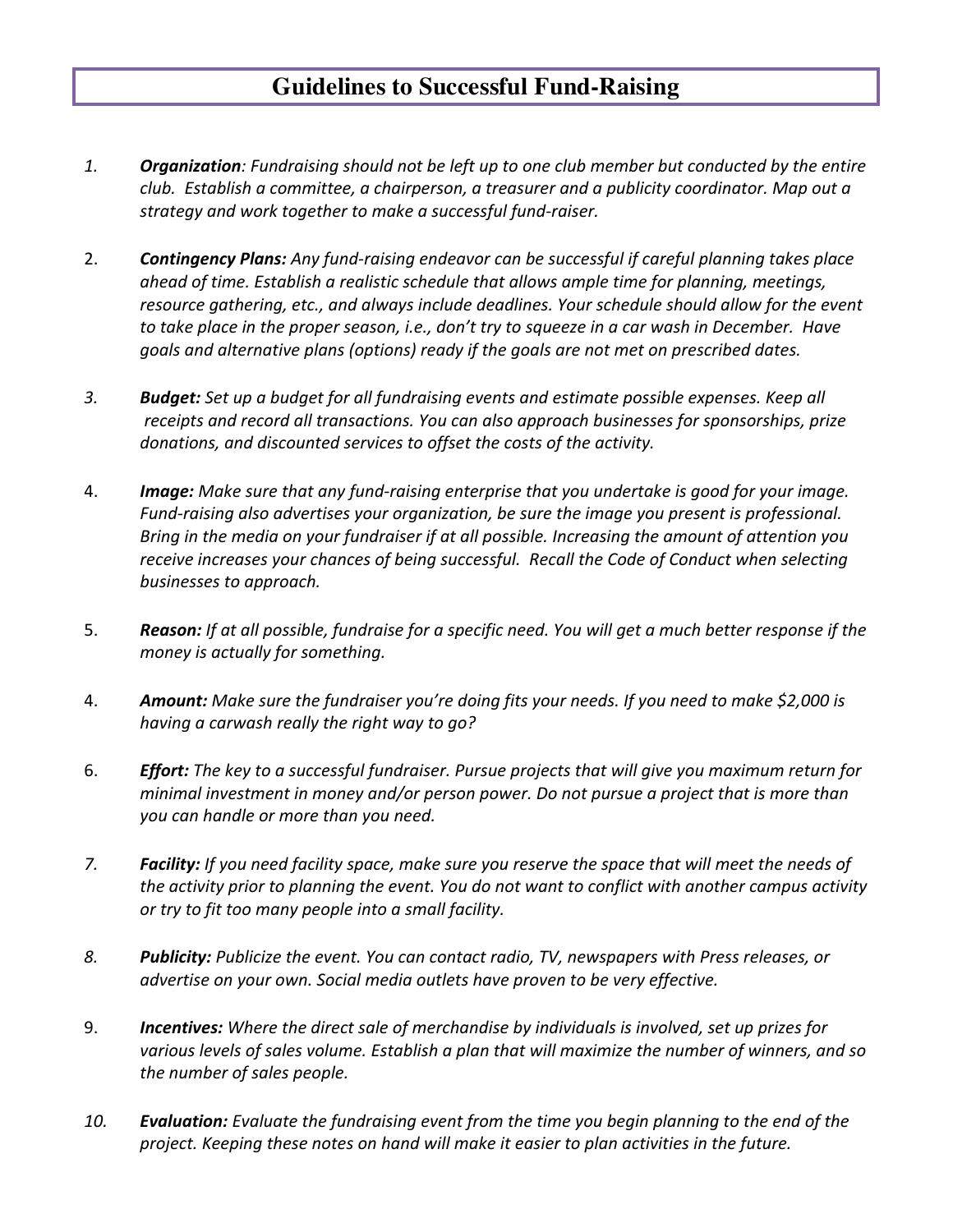## **Fund Raising Activities and Events**

The following is a listing of possible projects that your organization could undertake. You could use any of the following ideas as is, or develop one of your own. Often it is the new and different idea that sells the best. The important thing is to choose an idea that is right for your group.

| Aluminum/Glass/Paper<br>Drives | Home Tournaments                 |
|--------------------------------|----------------------------------|
| Car Washes                     | Valley of the Lillies            |
| <b>Food Sales</b>              | <b>Sport Camps/Clinics</b>       |
| Parents Weekends               | Alumni Weekends                  |
| Merchandise Sales              | Rent a Puppy                     |
| <b>Online Donations Drive</b>  | <b>Coin Drives</b>               |
| Sponsorships                   | Donations                        |
| Stadium/Arena Cleanups         | <b>Athletic Concession Sales</b> |
| <b>Bake Sales</b>              | Percentage Nights                |
| <b>Obstacle Course Races</b>   | <b>Online Apparel Campaigns</b>  |

*\*For sales on campus, the Campus Activities Solicitation form must be filled out and turned in before your sale.*

*\*For Food sales on campus, must fill out DCA Solicitation form and Aramark Approval form.*

*\*To add fundraisers to the Club Sports on-line calendar, submit imleagues fundraiser notification*

*\*Prior-notification of all fundraisers is requested to Associate Director for Intramural and Club Sports.*